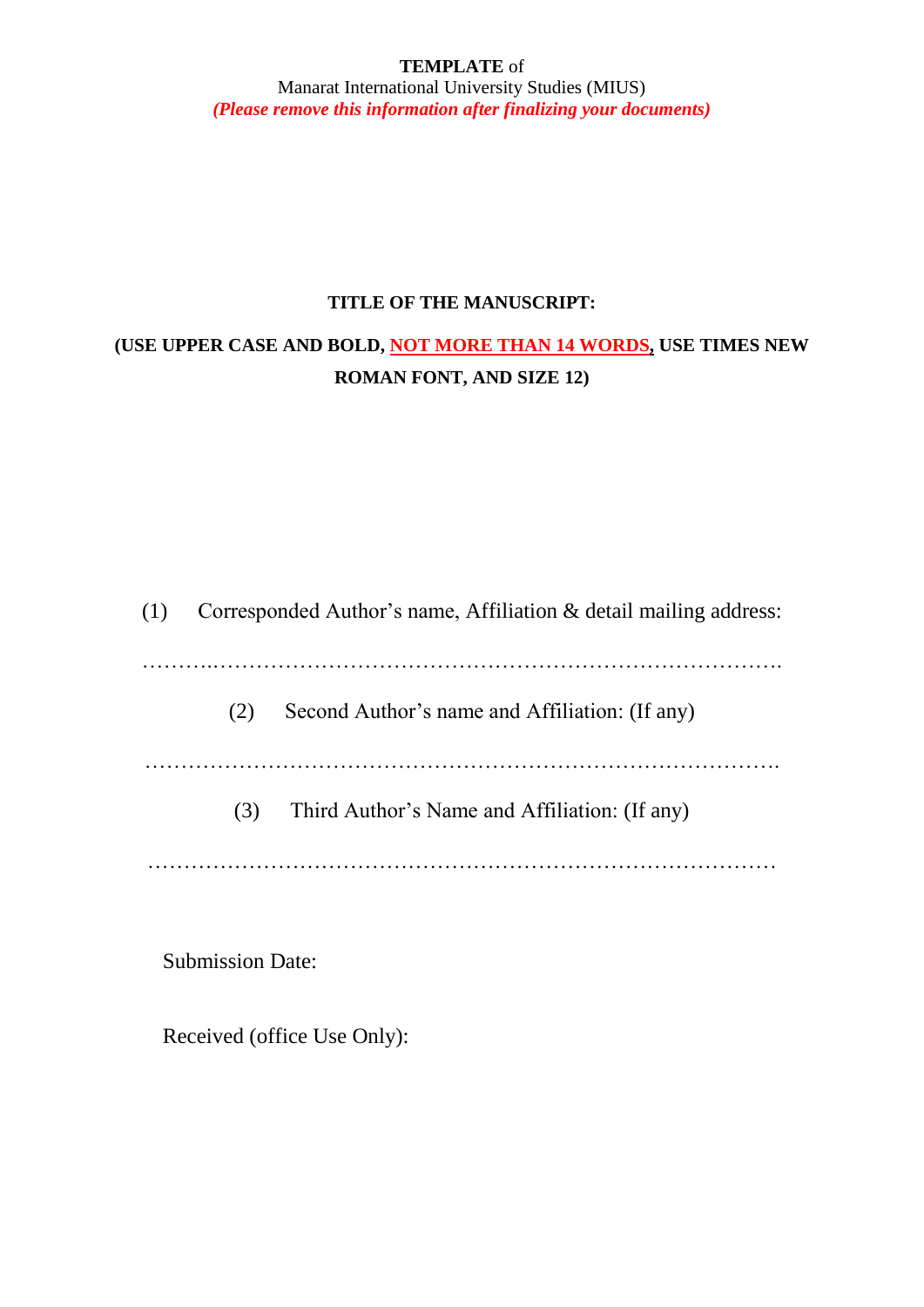Manarat International University Studies (MIUS) *(Please remove this information after finalizing your documents)*

# **ABSTRACT**

……………………………………………………………………………………………… • Maximum 200 Words Abstract must contains the following:  $\rightarrow$  Purpose/Objectives  $\rightarrow$  Significance/Problem statement  $\rightarrow$  Methodology  $\rightarrow$  Key Results/findings • Font: Times new roman and size 12. ………………………………………………………………………………………………… …………………………………………………………………………………………………

*Keywords: (maximum of 5 keywords, font size 12, bold and italics)*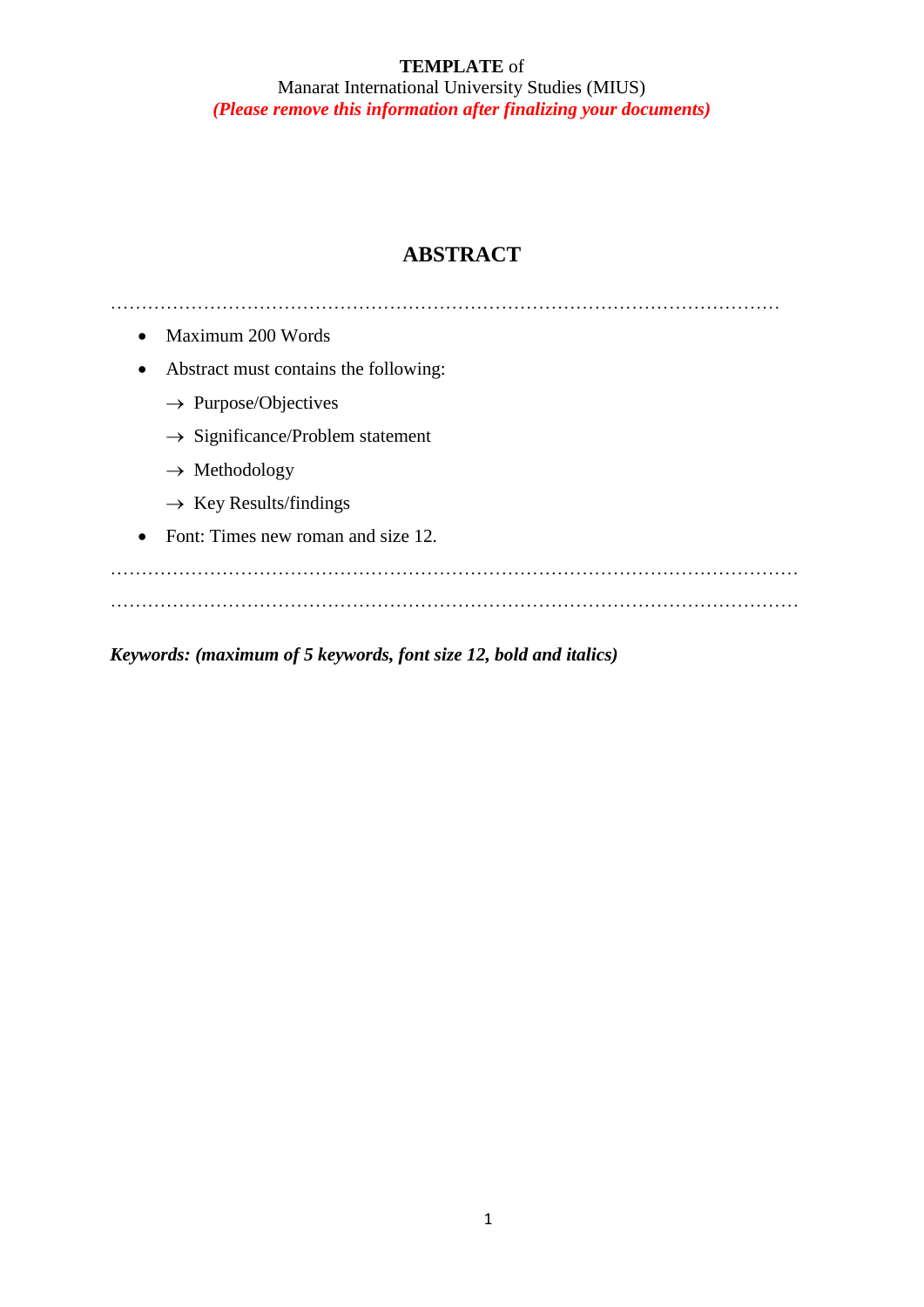Manarat International University Studies (MIUS) *(Please remove this information after finalizing your documents)*

## *(NB: Please use this TEMPLATE. Just copy your text and paste it under the relevant points/sub-titles. Don't change any format there.)*

## **1. INTRODUCTION**

| Introduction may contain the followings:                                                                                                  |
|-------------------------------------------------------------------------------------------------------------------------------------------|
| Significance<br>a.                                                                                                                        |
| b. Problem statements<br>This is very general form of introduction                                                                        |
| c. Research Questions etc.                                                                                                                |
| However, the introduction is "what you are going to do/say" in your work.                                                                 |
|                                                                                                                                           |
| 1.1. Objective of The Research/Study                                                                                                      |
| Please try to state the objective/s directly in a short form.                                                                             |
| (Maximum THREE (3) objectives,                                                                                                            |
| However, ONLY ONE (1) is appreciated)                                                                                                     |
|                                                                                                                                           |
|                                                                                                                                           |
| 1.2. Literature Review                                                                                                                    |
|                                                                                                                                           |
| Make it concise and relevant to your study or research.                                                                                   |
|                                                                                                                                           |
| Make your argument strengthen.                                                                                                            |
|                                                                                                                                           |
| Review are to:<br>Show what have already done in this field to justify your work (and what you are<br>going to do) and                    |
| The purposes of Litera<br>Finally, to find out the lack of previous study to justify your work as it will<br>contribute to the knowledge. |
|                                                                                                                                           |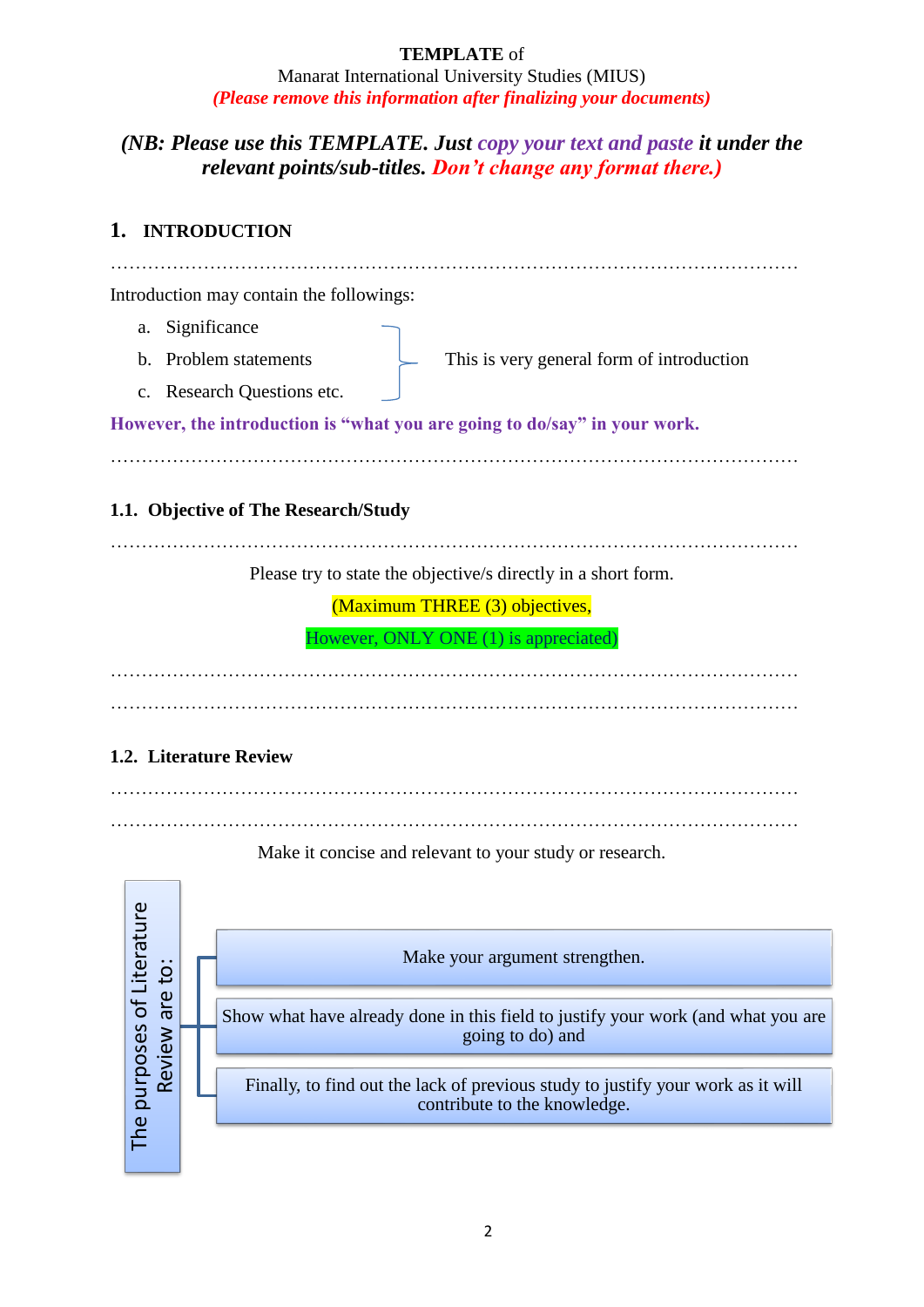Manarat International University Studies (MIUS) *(Please remove this information after finalizing your documents)* ………………………………………………………………………………………………… ………………………………………………………………………………………………… ………………………………………………………………………………………………… ………………………………………………………………………………………………… State what methodology/ies used in this study in brief.

# **2. METHODOLOGY**



## **3. ANALYSIS AND FINDINGS**

# **4. CONCLUSION & RECOMMENDATIONS**

………………………………………………………………………………………………… …………………………………………………………………………………………………